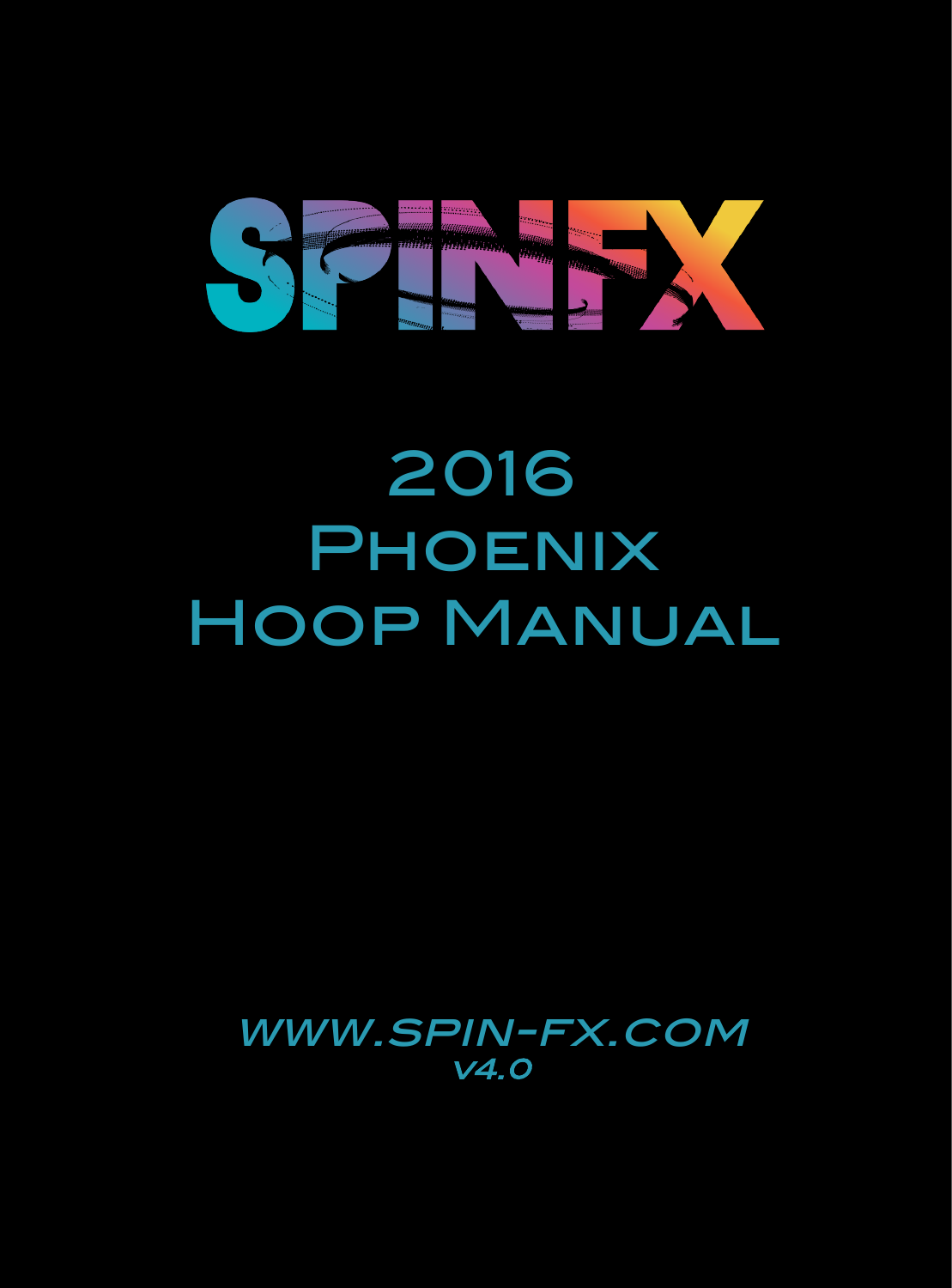Welcome to your 2016 Phoenix Hoop manual! This guide will walk you through a few basic instructions and important safety guidelines to ensure that you and your hoop have a long and bright journey together.

**\*PLEASE NOTE\* Detailed instructions, video tutorials and safety information can be found on the** *Phoenix Product* **page of our website at www.spin-fx.com**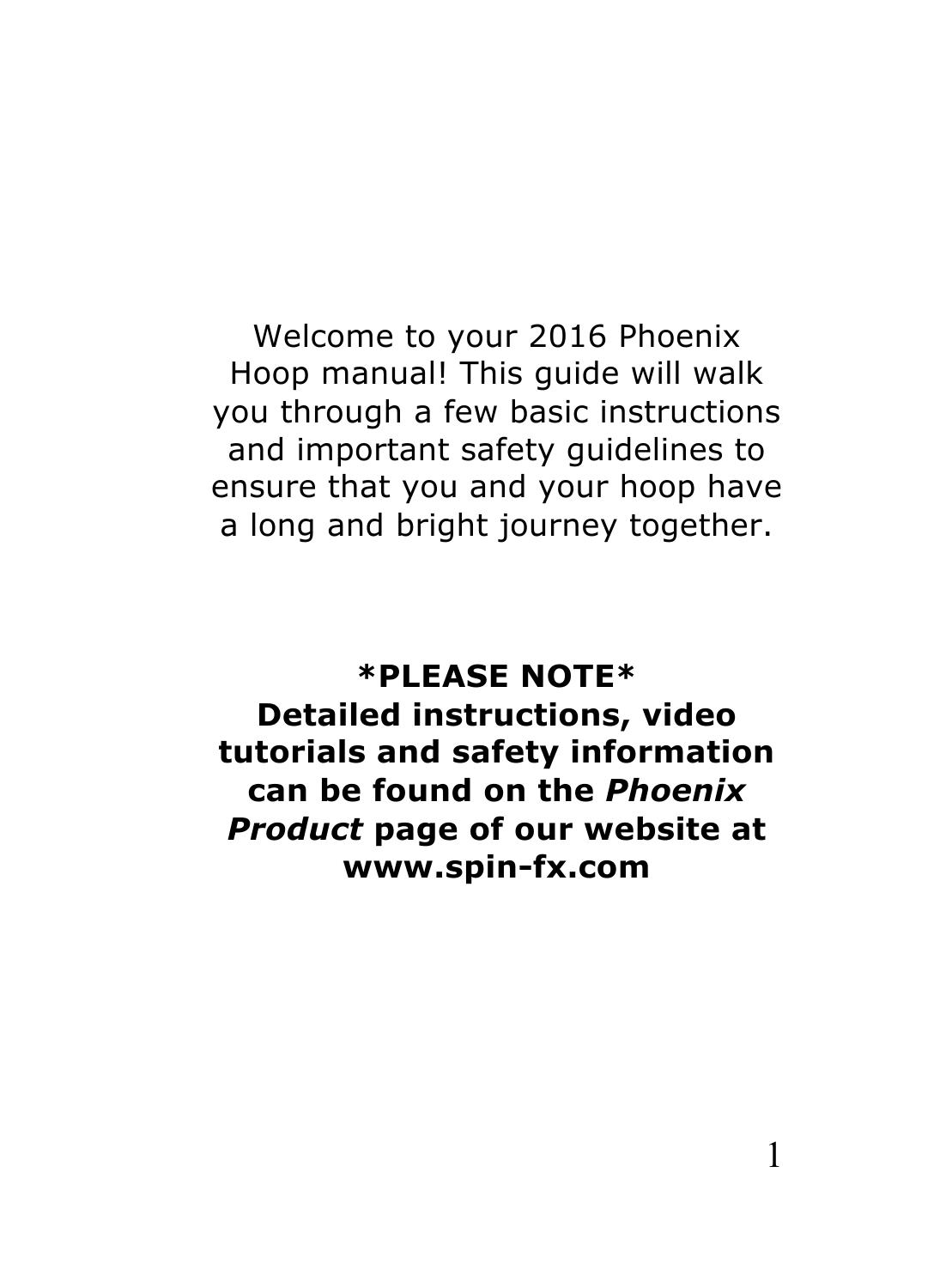# **TABLE OF CONTENTS**

| ASSEMBLY 4                             |
|----------------------------------------|
| WHAT'S INCLUDED 5                      |
| HOOP FUNCTIONS 6                       |
| REMOTE FUNCTIONS7                      |
| CHARGING  10                           |
| <b>CONNECTING YOUR COMPUTER </b><br>11 |
| PATTERN MAKING  13                     |
| SCRIPTING  15                          |
| CHOREO MODE  16                        |
| FIRMWARE UPDATES<br>17                 |
| TROUBLESHOOTING 18                     |
| APP CONTROL  21                        |
| WARRANTY 22                            |
| SERVICE 23                             |
| BATTERY SAFETY & WARNINGS  23          |
| DISCLAIMER  24                         |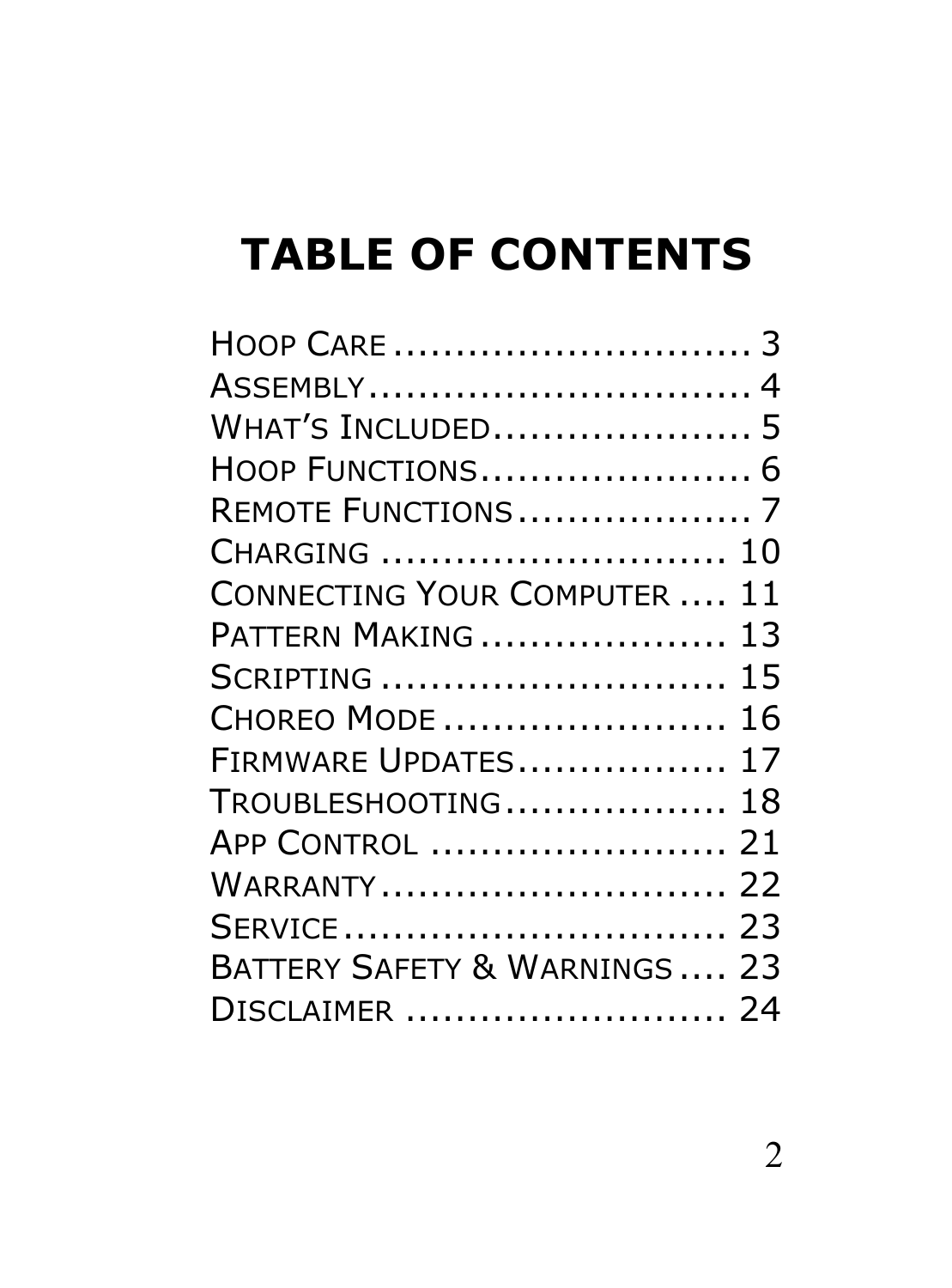# **HOOP CARE**

Tips to keep that hoop spinnin' for a long, long time:

- Avoid exposure to extreme hot or cold temperatures for prolonged periods of time, especially when the hoop is in the coiled position. This can cause warping or cracking.
- Be sure to charge your hoop from time to time when you are not using it. Once per month is a good rule of thumb. If you let the hoop sit for months without use or charge, the batteries can drain to a critical level and may cause trouble when trying to turn the hoop back on.
- Only coil your hoop for travel and keep it in the open position when storing or not using it to maintain the best shape.
- If you are planning on taking your hoop to a place where sand, dust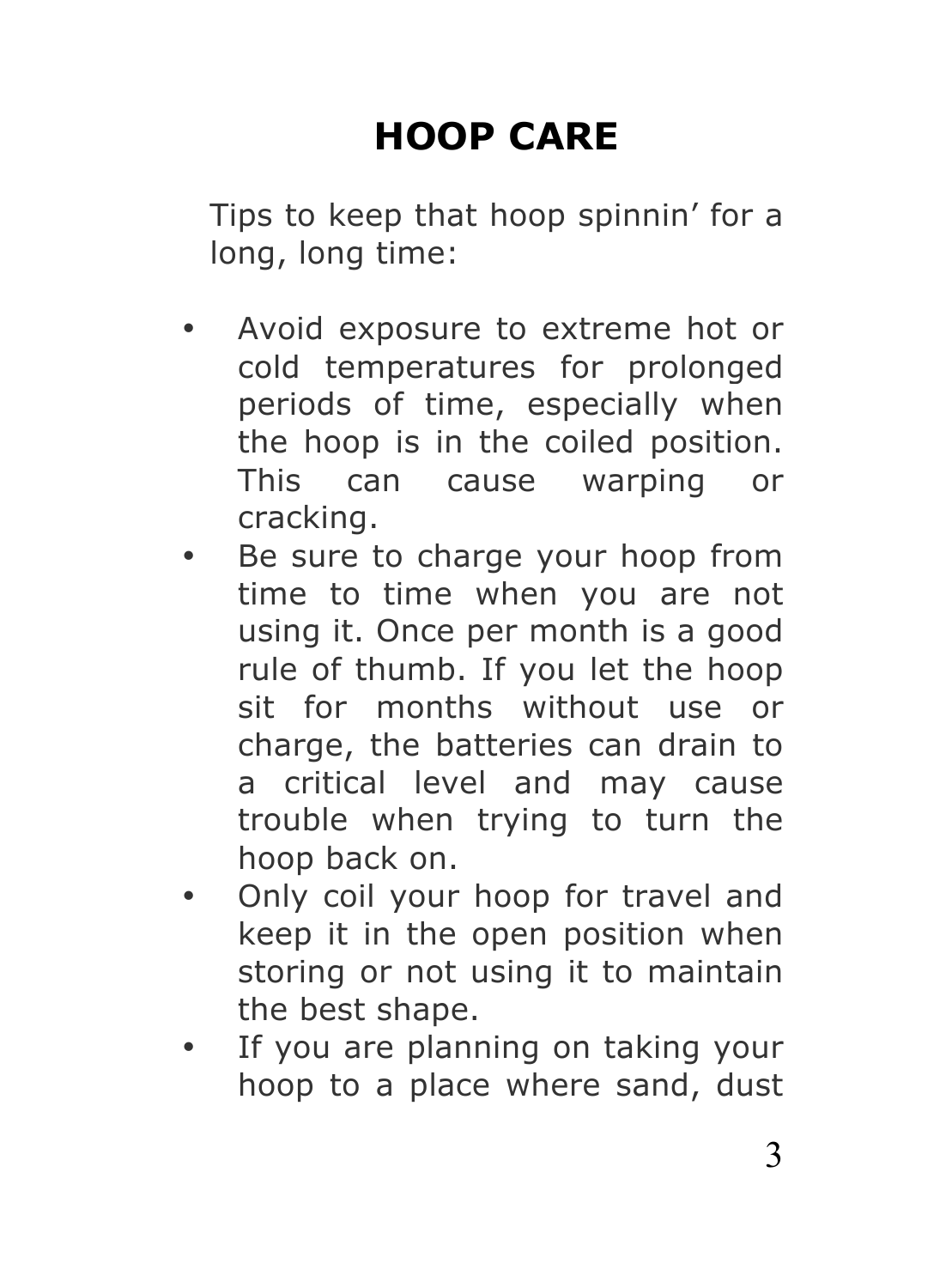or moisture might get inside, take a moment to put some tape over the holes to keep it in tip top shape!

- If your hoop shape is not a perfect circle when you receive it, connect the hoop ends and leave it to hang on a hook for a few days to let gravity pull the hoop back to shape.
- Try to avoid banging your hoop on hard surfaces like concrete.

## **ASSEMBLY**

When you receive your hoop, remove ties and connect two ends while pressing the silver push button down and push/twist the tubing until it snaps into place. A trick is to push the silver button down using the opposite side of tubing instead of your fingers, and then slide it into place. Check out our video tutorial for this on the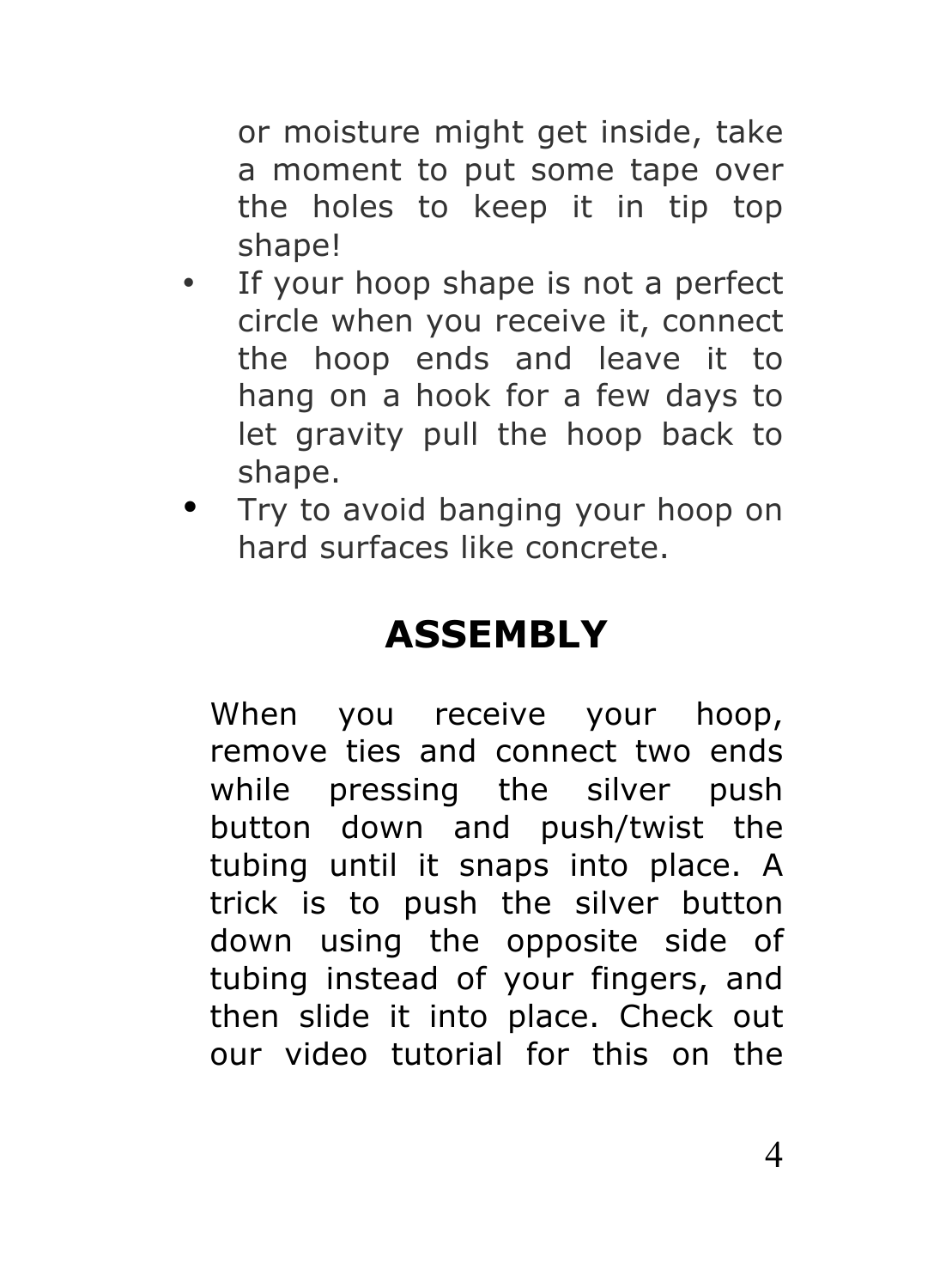Phoenix Hoop page under the "Tutorial" tab.

To coil hoop for travel, press silver push button down hard (use blunt object like retracted pen) and pull two sides apart while twisting. Coil hoop and secure with ties or electrical tape.

\*DO NOT coil the hoop so far that its two ends meet again because that causes strain on the internal components.

## **WHAT'S INCLUDED**

#### USB Cable

Dual Port Charging Unit (You can use either port but 2.1A charges faster!)

Remote (x2)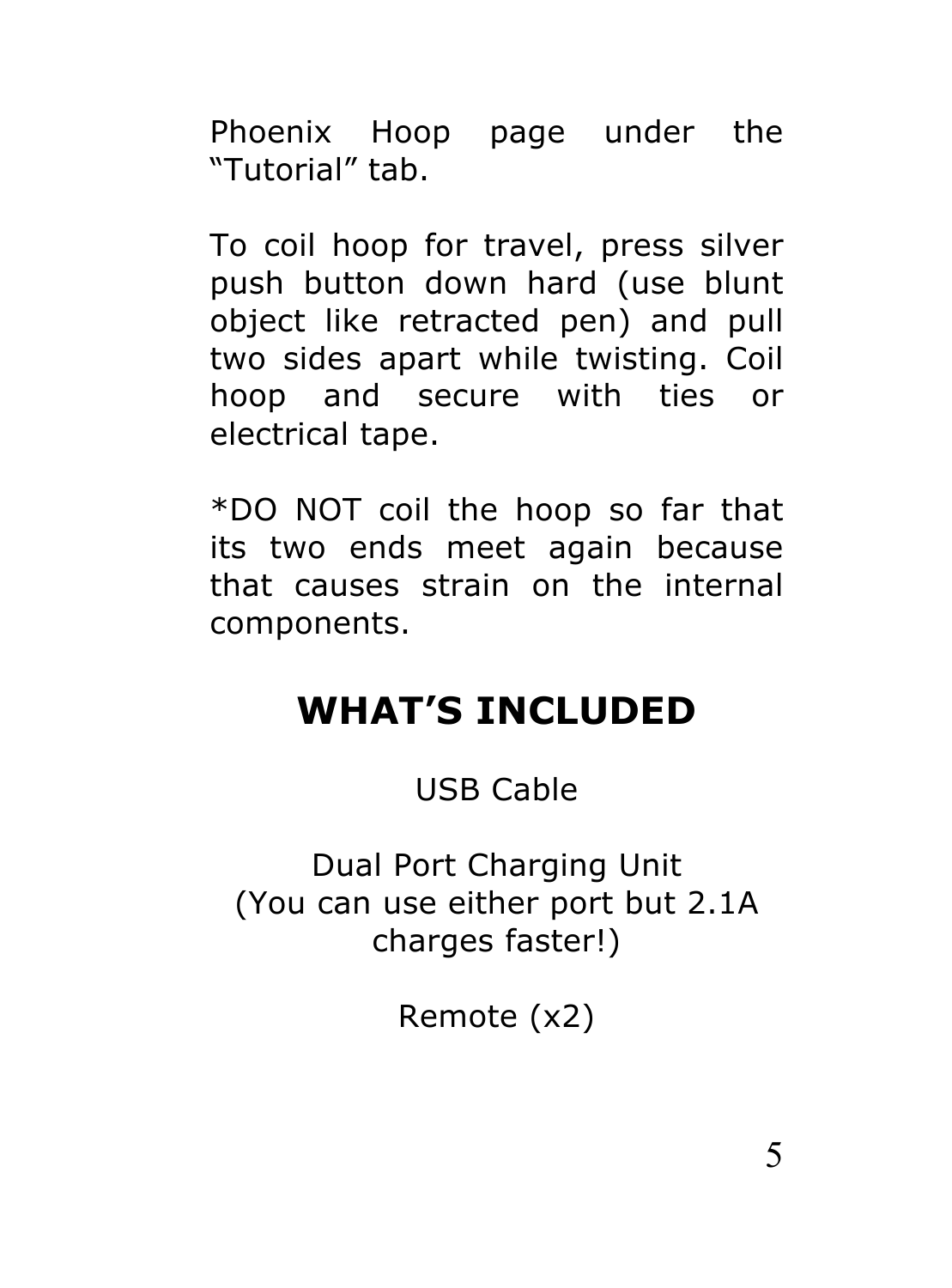# **HOOP FUNCTIONS**

#### **Power Button**

The only means to turn your hoop on. Hold down for 2 seconds to turn hoop off (this feature helps to avoid the hoop turning off mid-spin).

The hoop comes with a piece of protective tape over the power button to help avoid any dust or debris from entering.

#### **Micro USB Port**

Used to connect to your computer and charge your hoop.

#### **Silver Push Button**

This releases the hoop connection to collapse for travel and keeps the hoop closed when in use.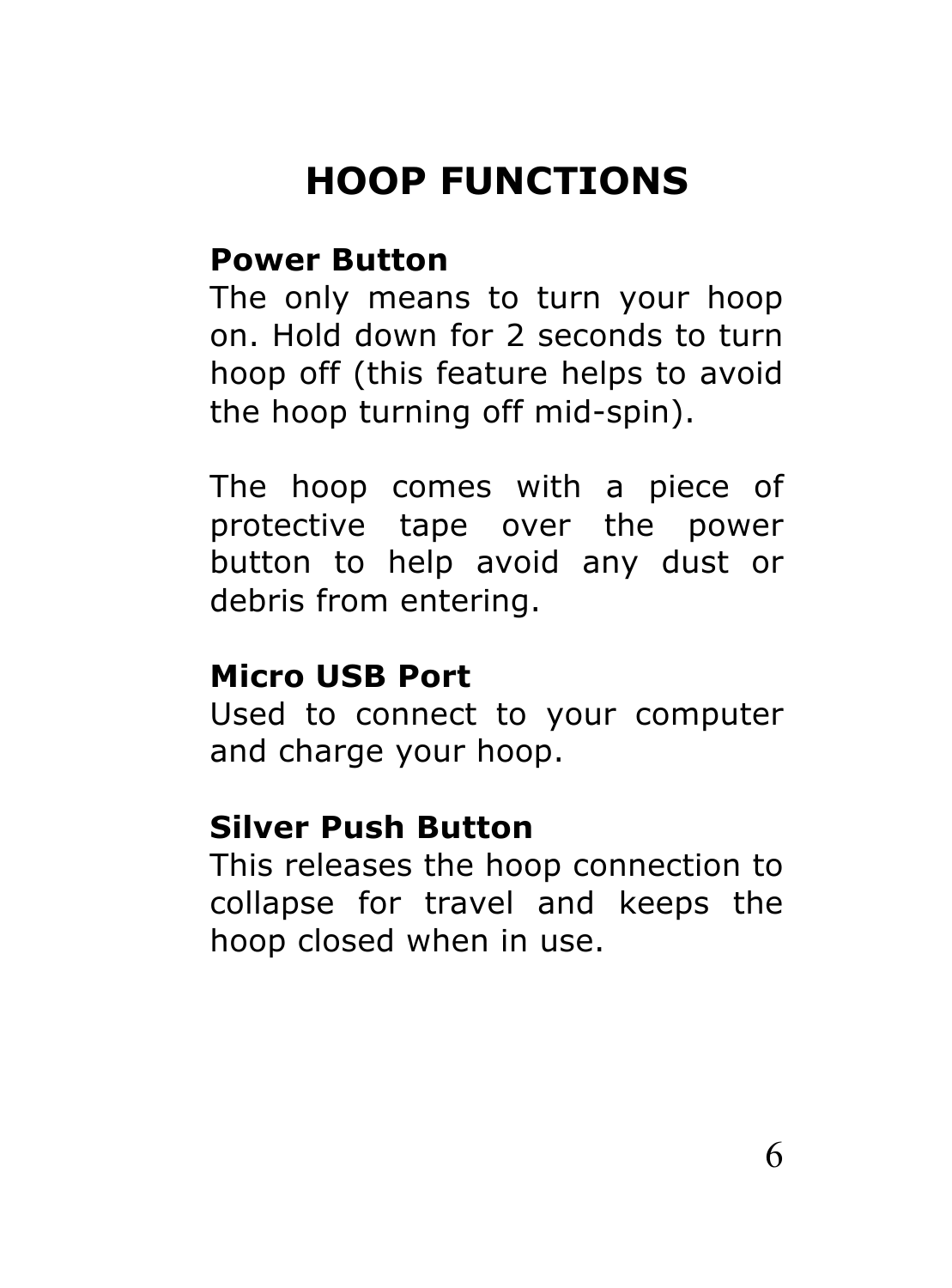## **REMOTE FUNCTIONS**



By default, the remote has the following functions set:

#### **POWER (RED)**

Save settings and go to sleep You cannot turn your hoop on with the power button.

## **UP/DOWN (YELLOW AND ORANGE)**

Changes patterns forward and back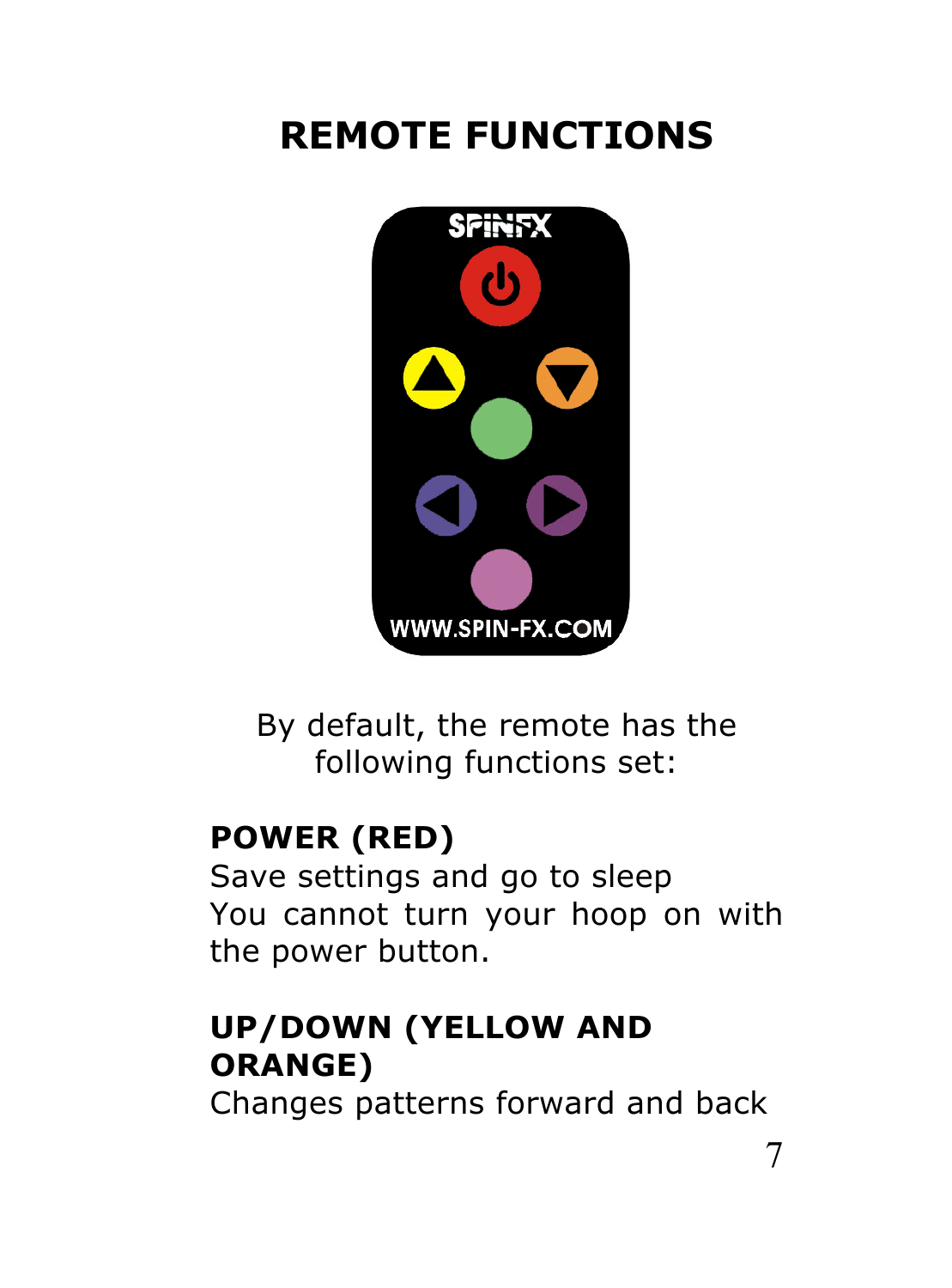Your hoop MUST have Autoplay OFF for this function to work.

If Autoplay is ON, the up/down buttons will do nothing.

#### **CENTER (GREEN)**

Toggles between Autoplay On/Off. Autoplay On automatically advances through the patterns. When it is off, the hoop will remain on the same pattern and you can manually use the remote to advanced forward or back to patterns.

So, say your hoop has Autoplay On but you want to change patterns manually – press GREEN, you will see the hoop flash RED, now your hoop is in single pattern mode, now channel up/down will change patterns forward or back. To put the hoop back to shuffling patterns, press the GREEN button again and the hoop will flash BLUE to let you know it is back to Autoplay On.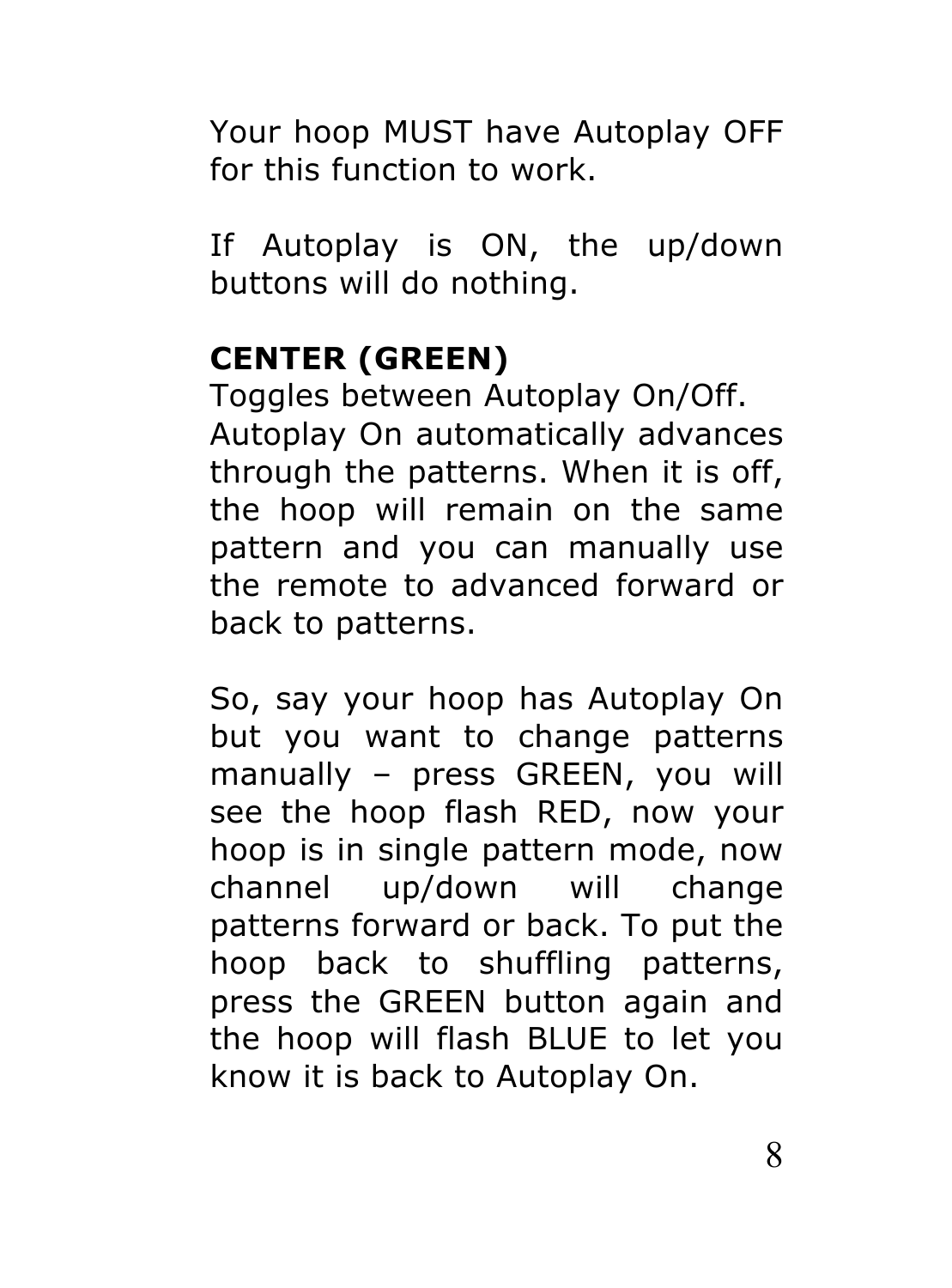#### **RIGHT/ LEFT (BLUE AND PURPLE)**

Increase/decrease brightness Dimming brightness can help save battery life if you plan on using the hoop for long periods of time without needing to charge it.

#### **BOTTOM (PINK)**

Battery Status Indicator - hoop will act as a battery gauge and display the current battery level. Fully charged hoop is fully lit, as battery drains, fewer LEDs will show and color will change from green to yellow to orange to red when there is little charge remaining.

**NOTE:** You are able to manually change the remote functions - that's an advanced feature and you can refer to the scripting tutorial on our website for more details on that.

### **Changing Remote Batteries**

Type of Battery: Lithium 3V CR 2025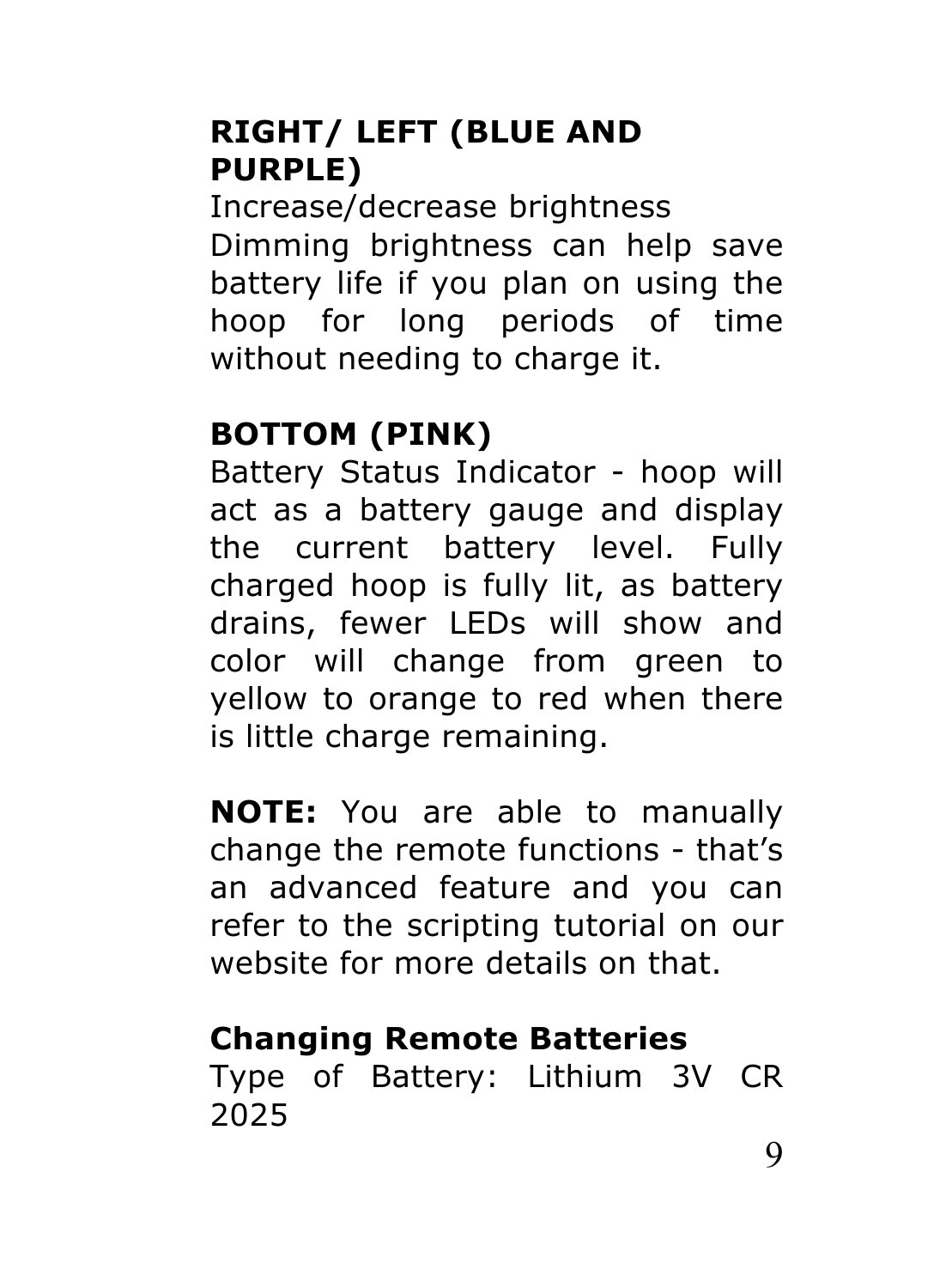Old remotes from before Summer 2015 will display a red IR signal light when a button is pressed if they are in good working order. If that light does not appear or begins to dim, it's time for a new battery. Remotes from Fall 2015 onward (when we released the 2016 version of the hoop) do not display a red light, it is invisible. If you hold your remote to the camera of your phone and press a button, you will see the IR signal appear as a white light if it is working.

# **CHARGING**

- Wall unit is main means of charging which takes about 2 hours for a full charge. The 2.1 A USB port charges faster than the 1 A port but using either is fine.
- You can also charge from your computer or any other standard USB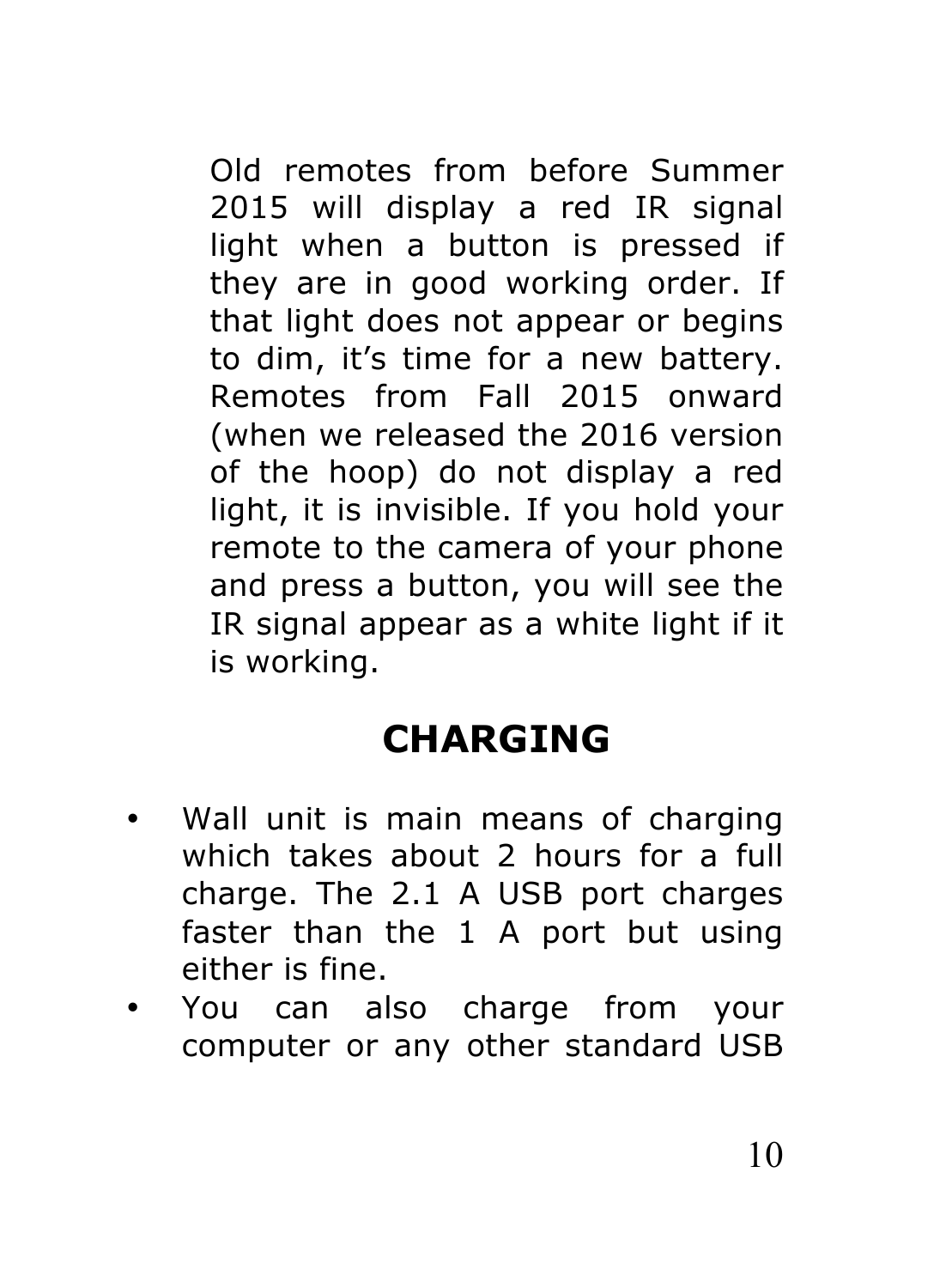port including car chargers and portable chargers.

- A red light will appear when charging and will turn green when fully charged.
- When the batteries get low, the LEDs may start to act a bit strange. The hoop has a safety feature that will automatically shut the hoop off before the batteries get critically low. If your hoop turns red and shuts off automatically, give it a full charge.

## **CONNECTING YOUR COMPUTER**

## **Connecting**

- Plug in USB cable from hoop to computer, turn on hoop, find Phoenix drive and open it
- Review the files patterns (.bmp) and settings.cfg
- Hoopinfo.txt shows firmware version your hoop is running

### **How to remove patterns**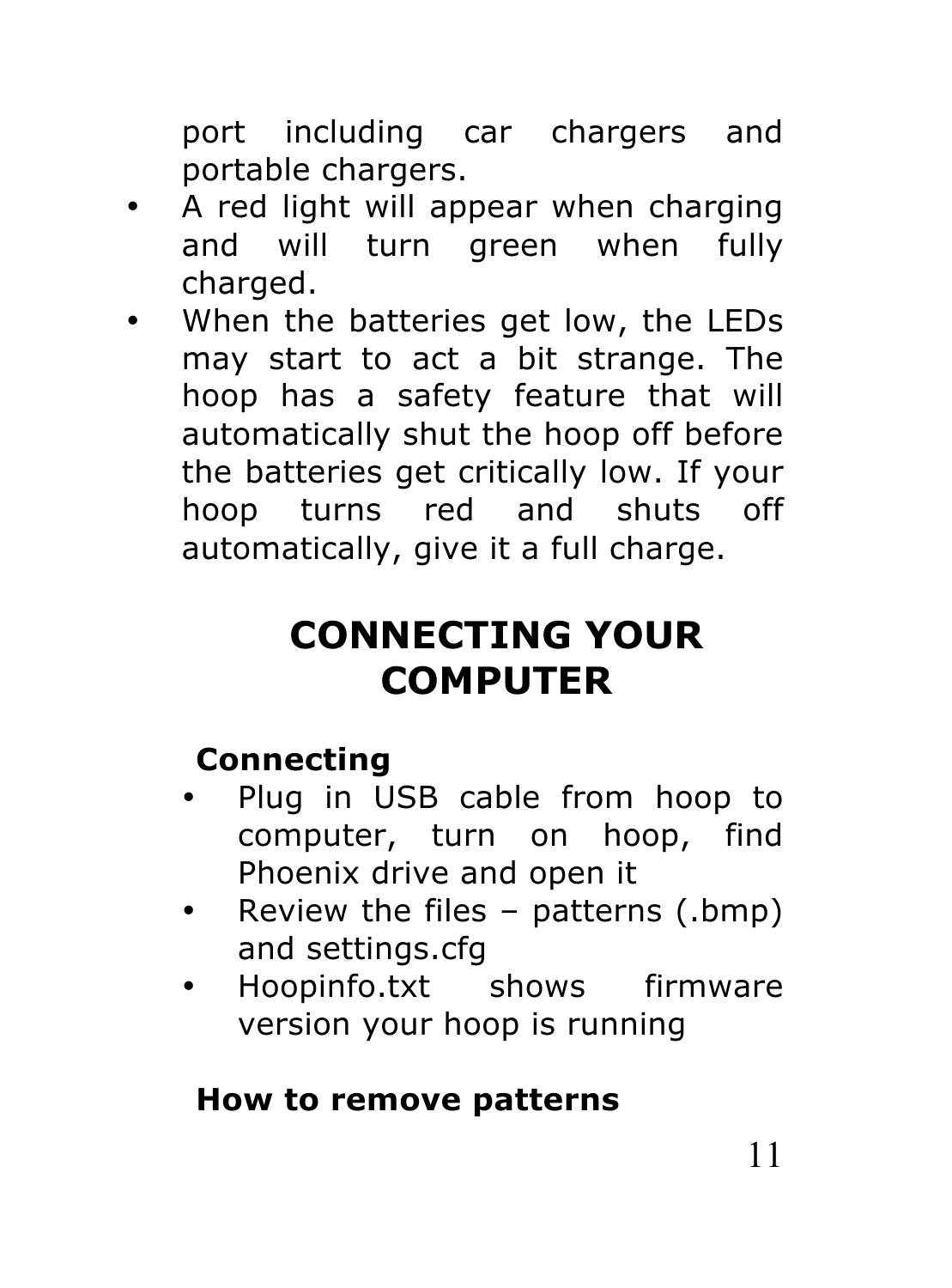Delete the files you no longer want (but be sure to save them in a separate file for later use)

#### **How to add patterns**

• Drag and drop OR copy/paste the bitmap (.bmp) files into the Phoenix Drive

\*For complete details, please watch our *Connecting Your Computer Tutorial* Video on our website www.spin-fx.com.

### **Changing Settings**

- Settings.cfg is a text file
- This is the file where the settings are saved on your hoop. If the file is not present, the factory defaults are used.
- To edit this file use a text editor like Notepad on Windows or Text Edit on Mac.
- You can change settings here like brightness, autoplay and sort mode. Refer to the Basic Settings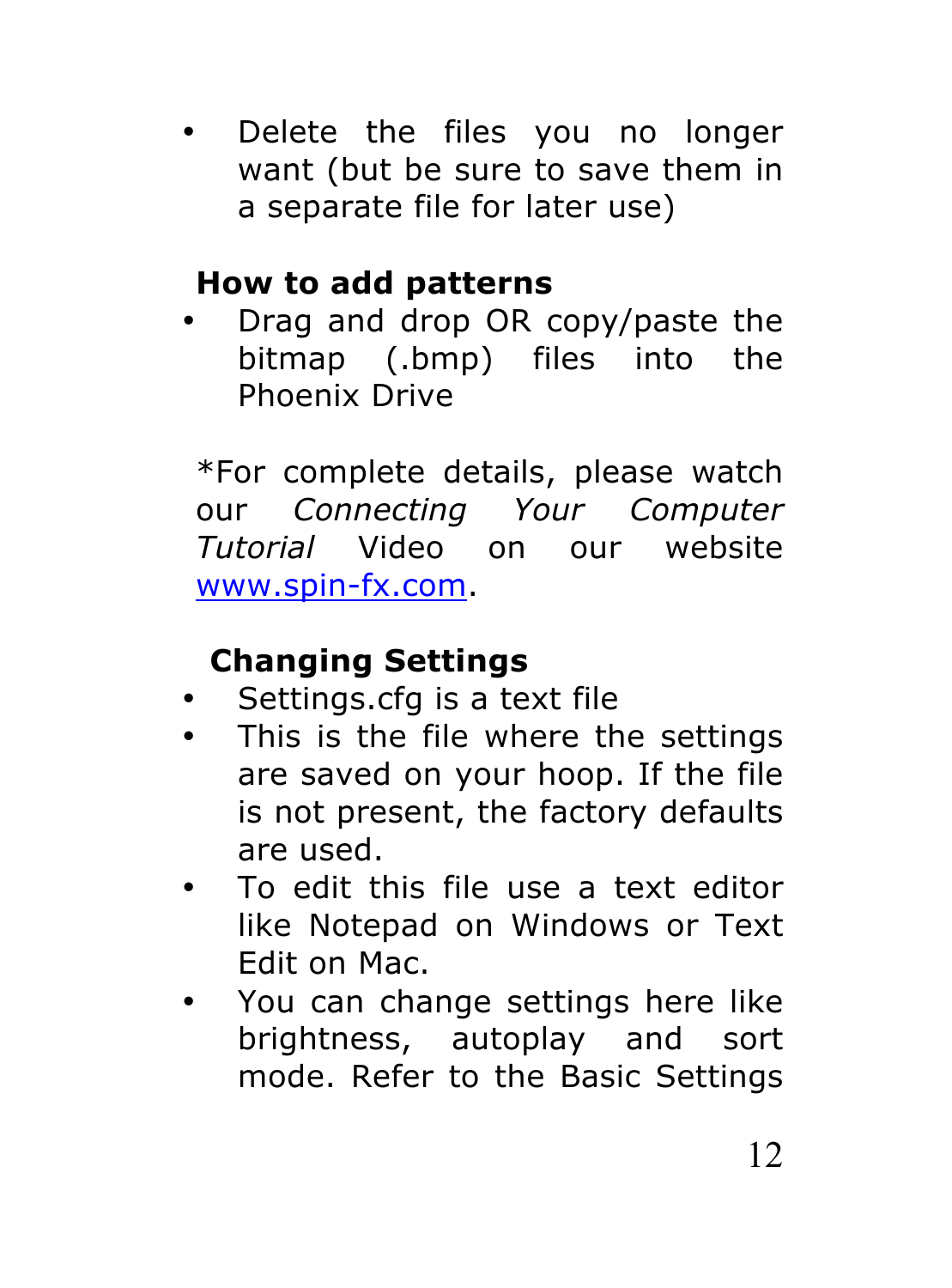Tutorial on the website for more info.

- Some of these settings you'll definitely want to know about, others are not necessary.
- **Remember to SAVE your settings file,** eject the Phoenix drive and then turn your device off. Turn the hoop back on and your new settings will be loaded and ready for action!

## **PATTERN MAKING**

You can use Photoshop, Pixlr.com, or any photo editing software.

#### **Basic Rules**

Start with an all Black image. A black background turns the LEDs off. The format is in bpp (bits per pixel) bitmap. This indicates the color depth. Any color depth will work.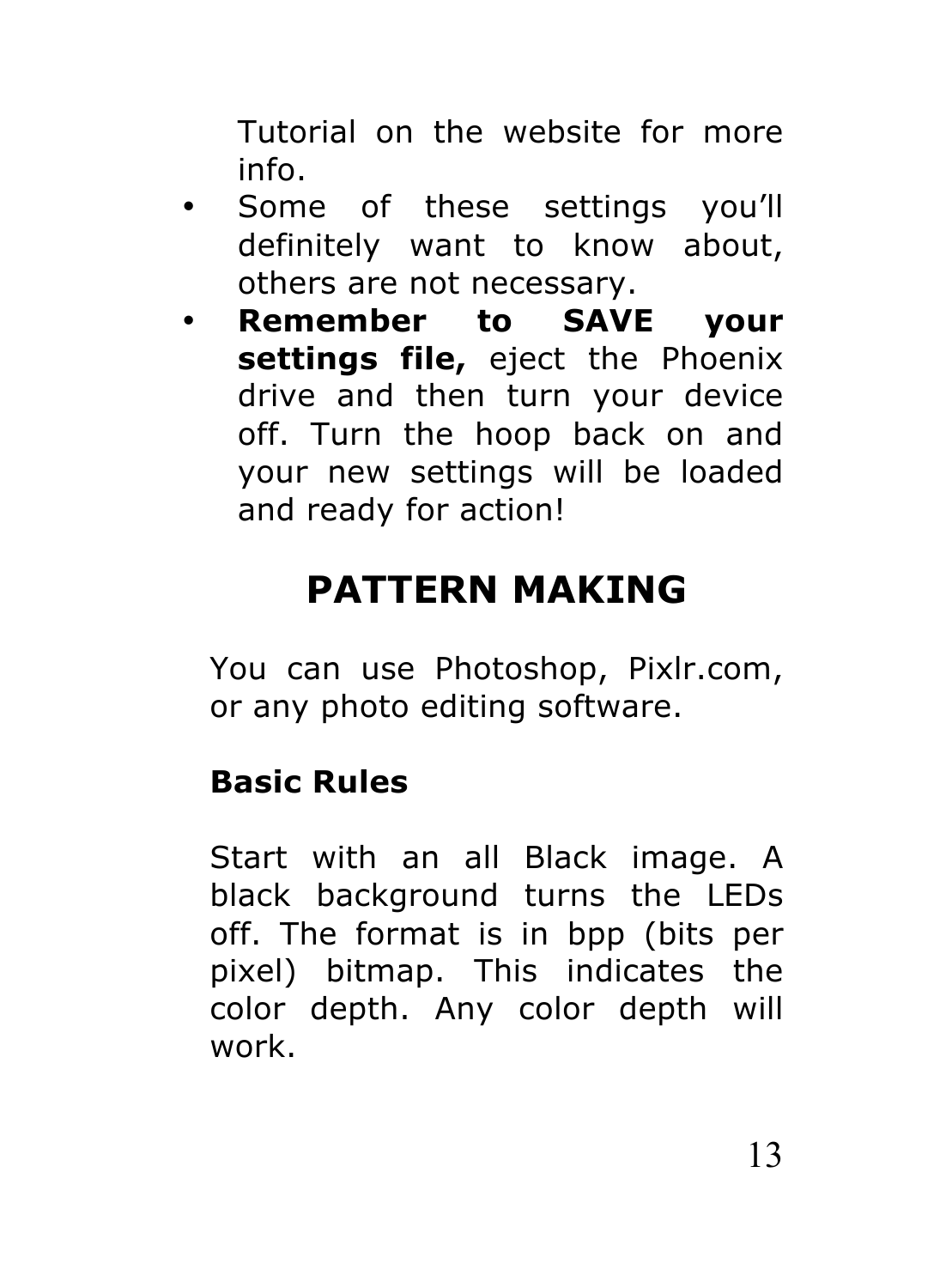Think of each Pixel as an LED of your hoop. So how big can your pattern be in pixels for a Phoenix? As many pixels as there are LEDs in your hoop. If your pattern is too large for your hoop it will be cut off. If it is smaller than your hoop, the pattern will be repeated until the hoop is filled.

**NOTE:** Be sure not to use spaces in the name of your pattern but use underscore instead. Only use letters, numbers or underscores in the names of your patterns, otherwise it will not work and you will see a red flashing pattern instead.

*Example: white\_chase.bmp*

\*For complete details, please watch our *Pattern Making Tutorial* Video or see our step-by-step guide located on our website www.spin-fx.com.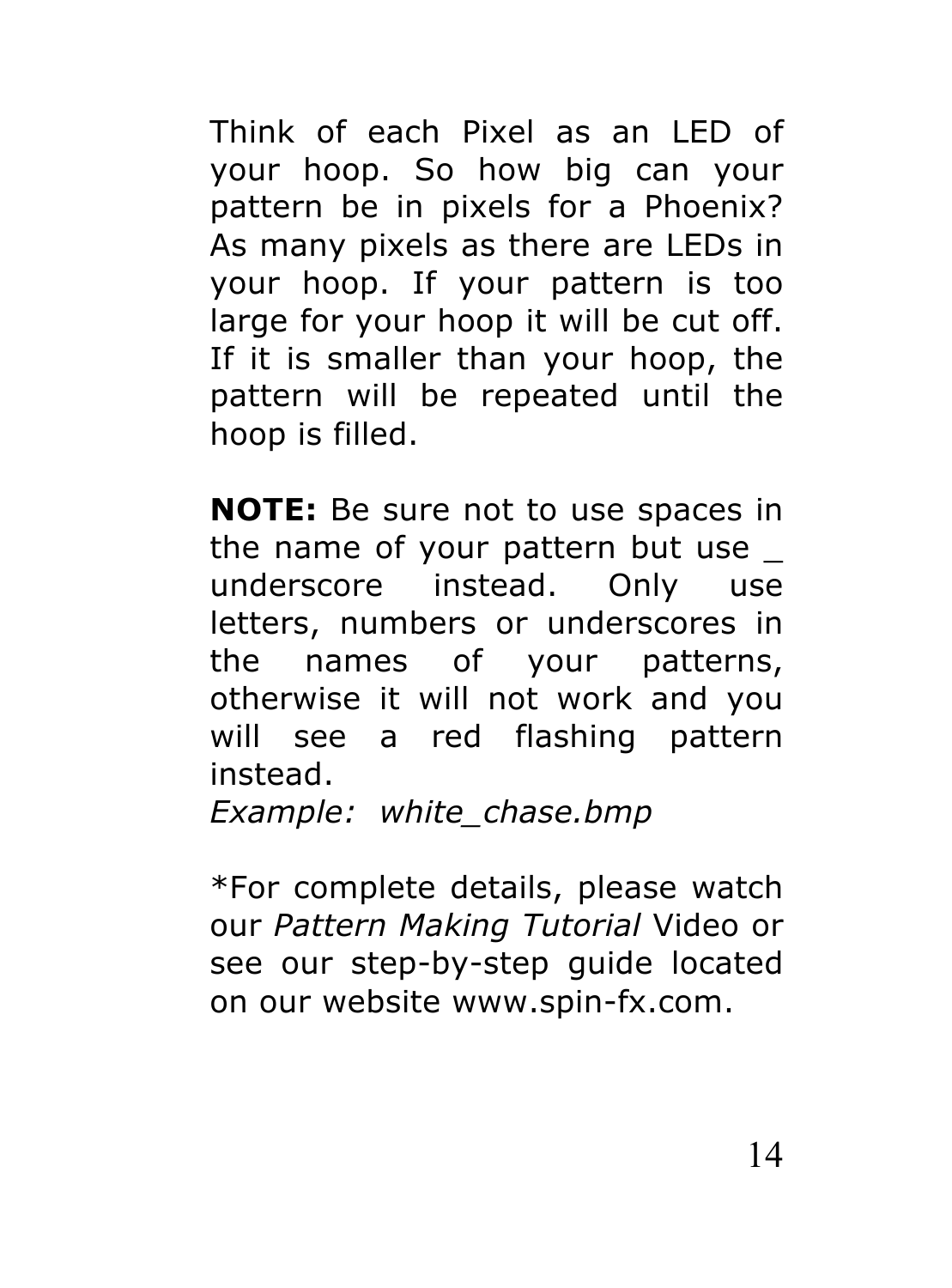# **SCRIPTING**

Scripting allows you to command a Phoenix Hoop which pattern to display at certain time marks. That means you can choreograph the pattern display to a song of your choice for performances with one or multiple hoops.

There are some changes that will need to be made to the settings file to properly play the script so we suggest downloading our Script Template Files on the Tutorial Tab of the Phoenix Hoop page on our website. You can save the Script template and adjust the time and patterns to your liking. Save the new script, settings file and all the new patterns you include in your script onto your hoop drive! The Pink button on your remote will now be set to start your script after the hoops are turned on in their holding pattern.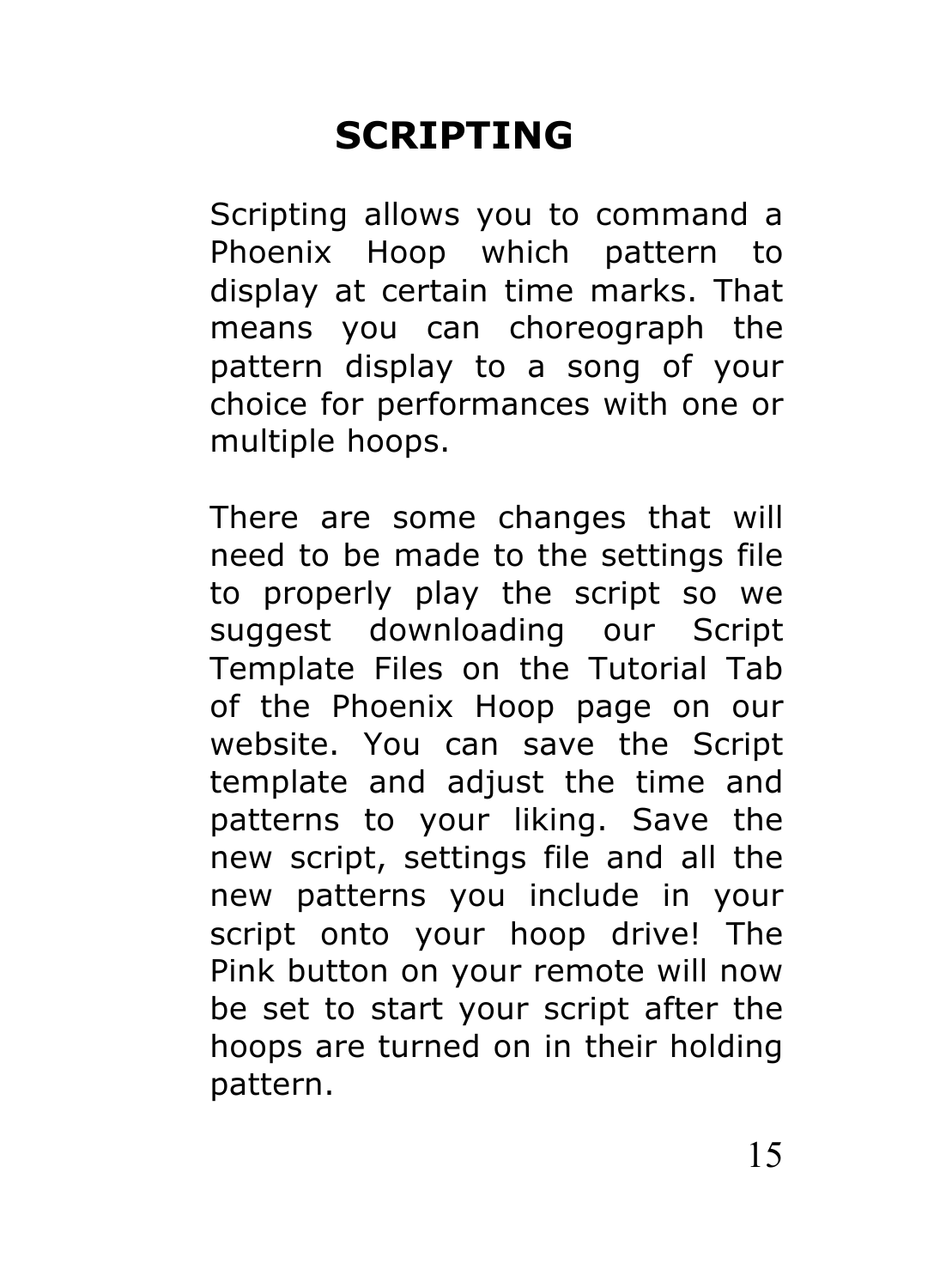\*For complete details, please watch our *Scripting Tutorial* Video located on our website www.spin-fx.com.

# **CHOREO MODE**

Choreo Mode allows for multiple Phoenix Hoops to synchronize the timing of patterns. This is great for those Hoopers who use multiple hoops or performance troupes that want to choreograph performances with multiple hoops.

First upload the script you would like to each prop and then in the settings file remap the pink button on the remote to "restart script" This button will be used to synchronize the props when they are turned on.

There are a few more important steps you will need to follow in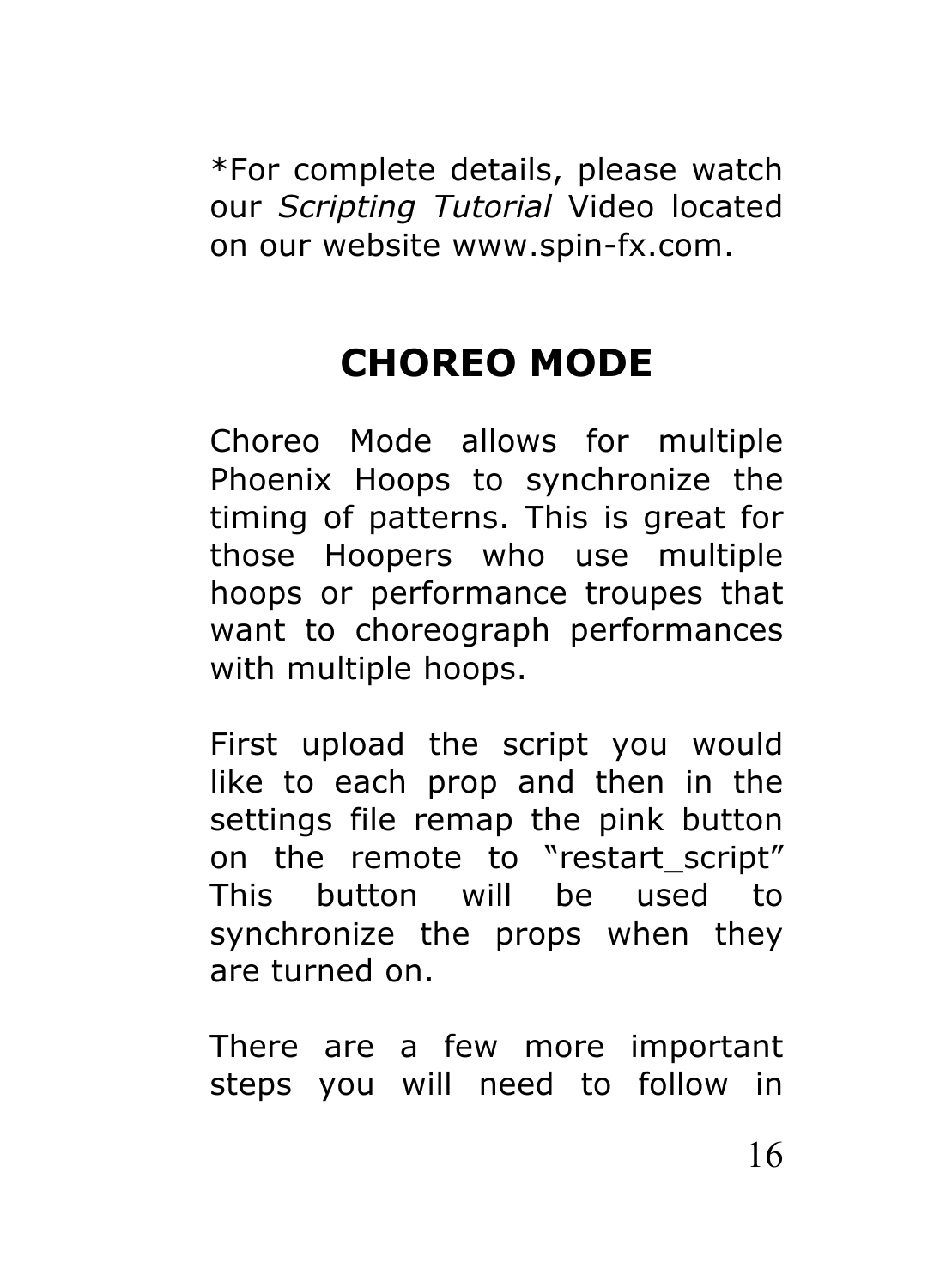order to properly use Scripting and Choreo Mode.

\*For complete details, please watch our *Scripting Tutorial* Video located on our website www.spin-fx.com.

## **FIRMWARE UPDATES**

One of the most incredible features of this hoop is that it always has the capability to become more advanced. The best part of that is, once you have your hoop you can get the updated advancements by simply connecting your hoop to your computer and running a simple firmware updater. This ensures that your hoop has the latest and greatest features. This updater can be found in the "Firmware Updater" tab of the Phoenix Page on our website for both PCs and MACs.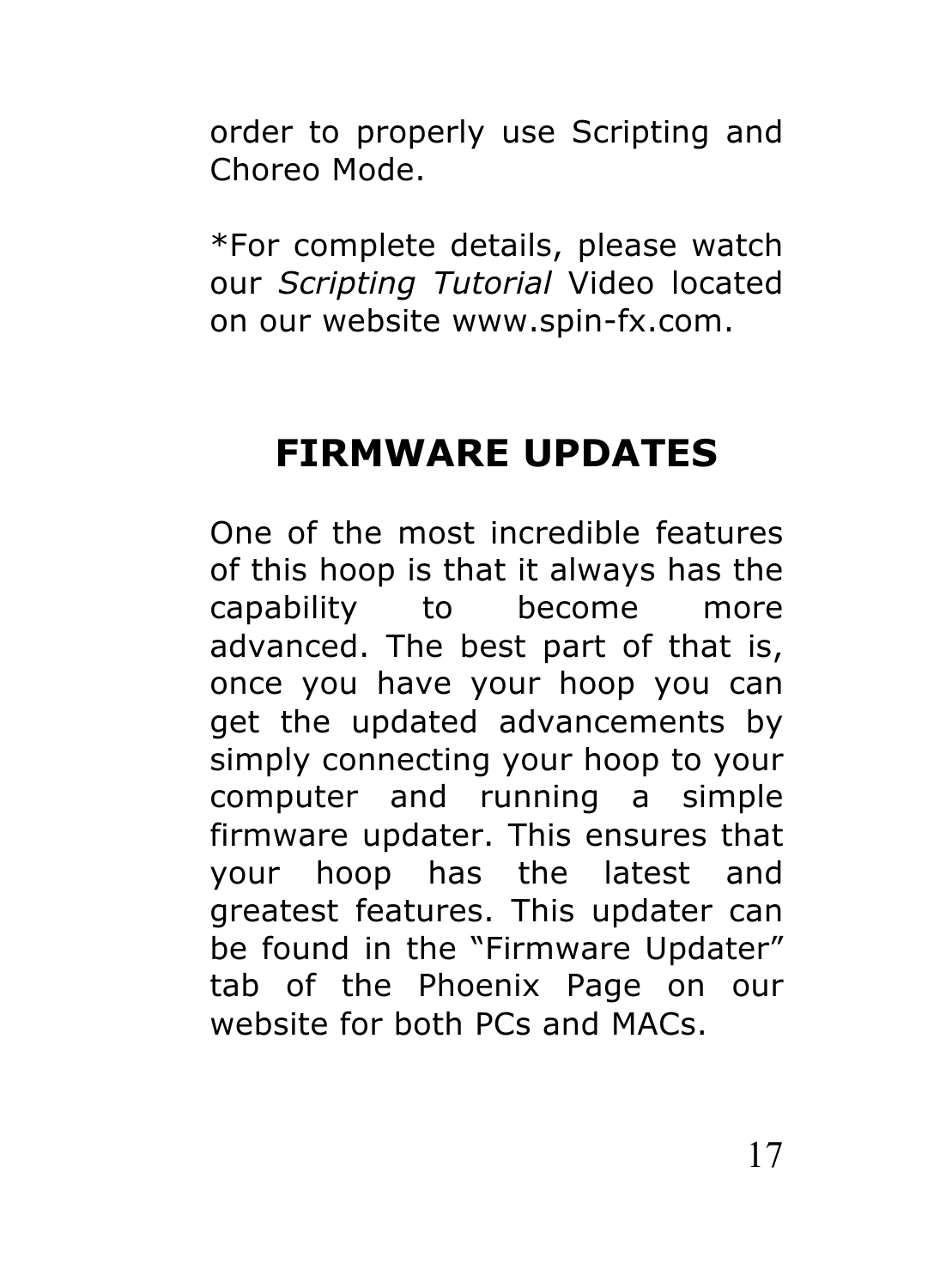# **TROUBLESHOOTING**

There are many amazing features of the Phoenix Hoop and as such, it will take you some time to get familiar with all of them. So be patient with yourself as you would if you were learning a new language.

We have an awesome "Troubleshooting" tab on the Phoenix Hoop page that can answer a lot of your questions, so be sure to start there. Here are a few main things you will want to know:

#### **RESET**

There are 2 ways to reset your hoop if the hoop is acting strange or not turning on. The first way is by holding the power button down for 5-10 seconds until you see a single bright green LED on the strip light up. If you open the hoop tubing, there is also a small grey rectangular reset button located on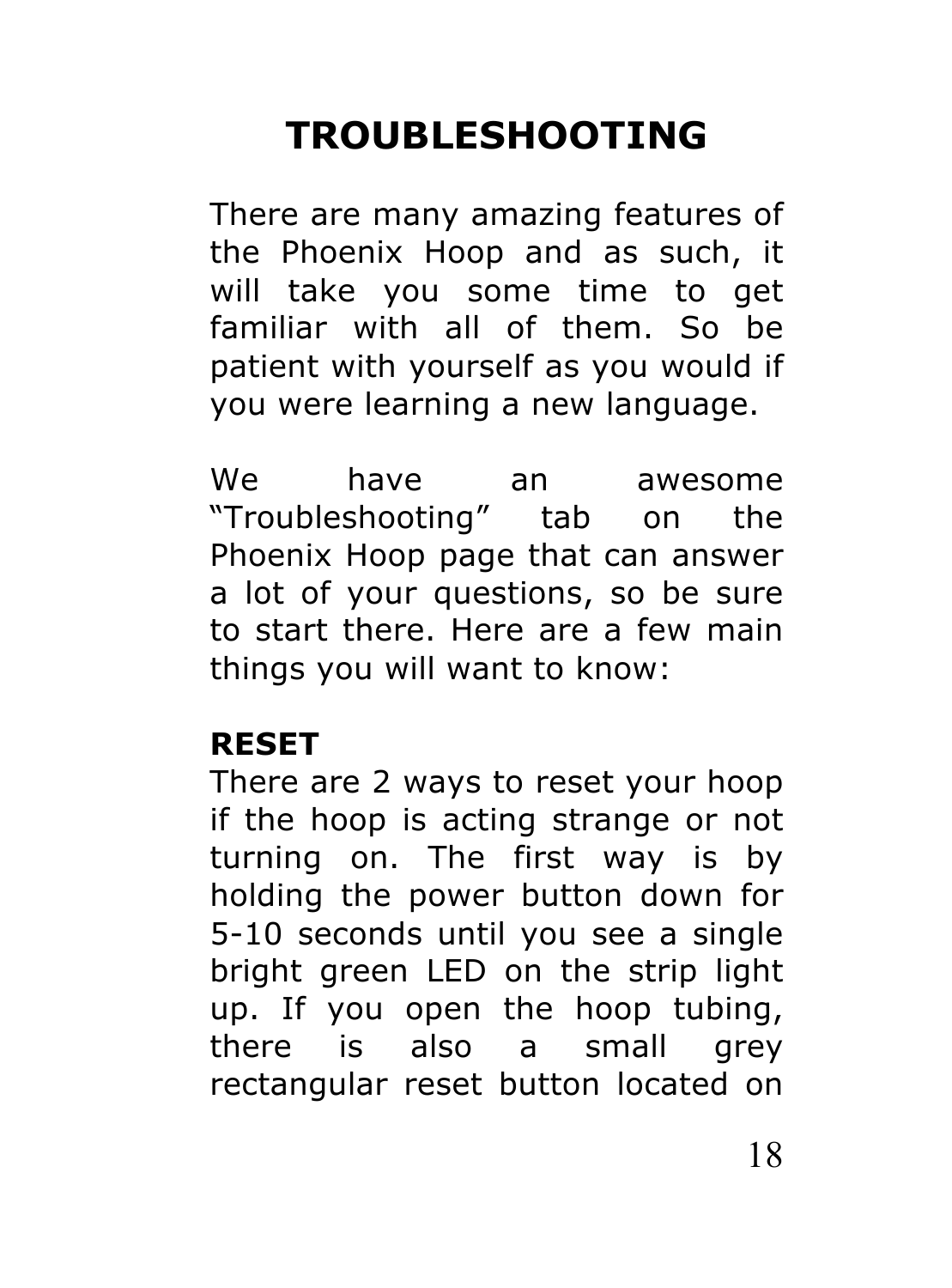the end tip of the circuit board to the left of the silver standoff.



You can press it **GENTLY** with a blunt object like a paperclip or hairpin. You should then also see the single bright green LED light up. This indicates the hoop is reset and the patterns will start playing.

#### **REFORMAT**

A reformat completely erases your hoop drive of all files and gives it a fresh start. This may be needed if the hoop is stuck perhaps because of corrupt files being uploaded to it. Be sure to save all of the files on your hoop in a folder so you can reload them later.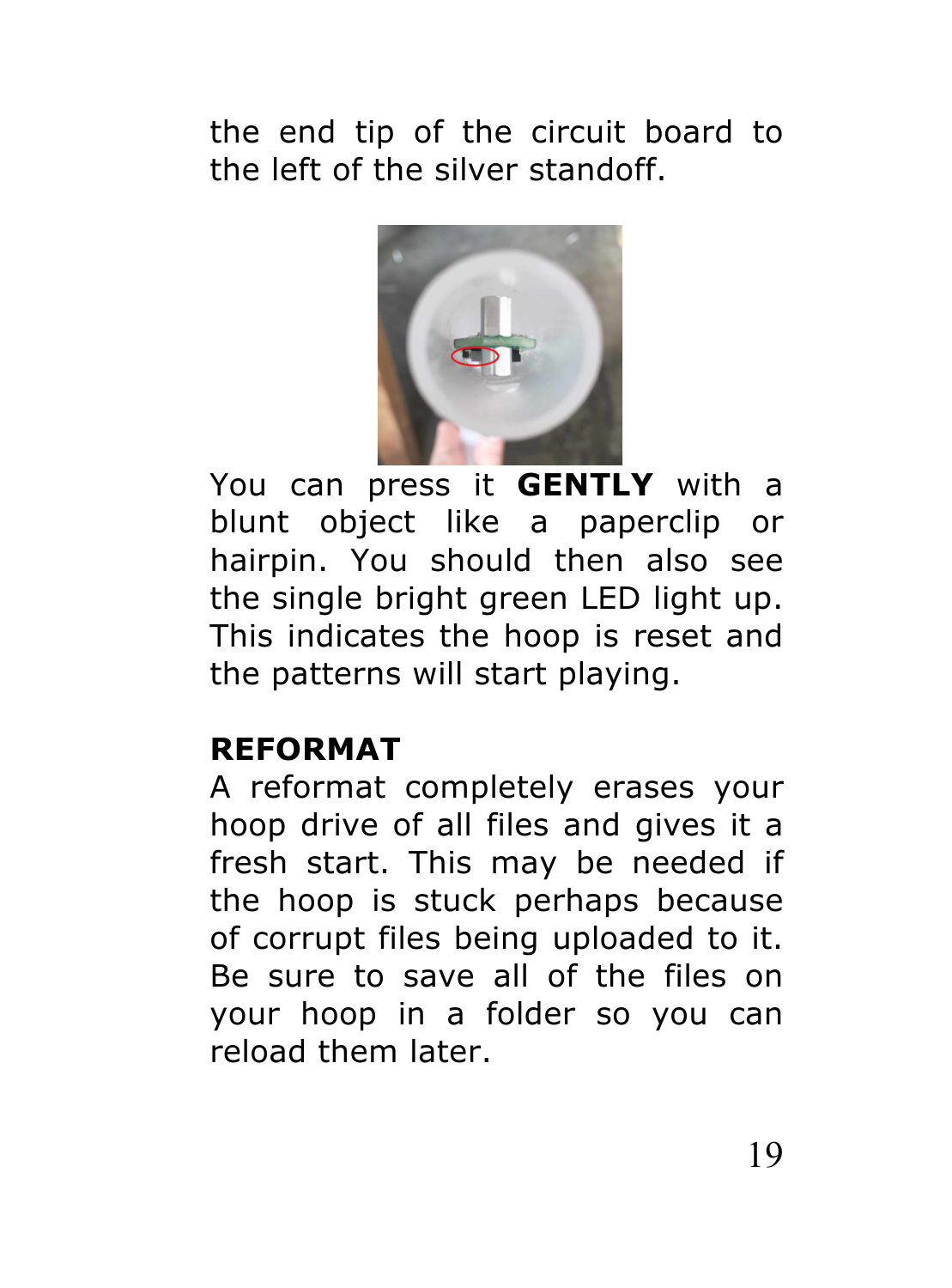**PC:** To reformat right click on the Phoenix drive while it's plugged in to your computer. Click "format" and ok. Once finished reload your patterns and settings file on to your hoop and it's ready to go!

**MAC:** To reformat go to Utilities>Disk Utilities>Click Phoenix drive on left>Click Erase tab at top>Click Erase…>and Ok. Once finished reload your patterns and settings file on to your hoop and it's ready to go!

We also have the detailed Reformat Tutorials with photos under the Tutorial tab on the Phoenix Hoop page to assist you.

20 There are many resources on our website where you can troubleshoot, learn and explore the wonderful possibilities of your Phoenix Hoop. FAQ, Troubleshooting and Tutorials tabs on the Phoenix Product Page are a great place to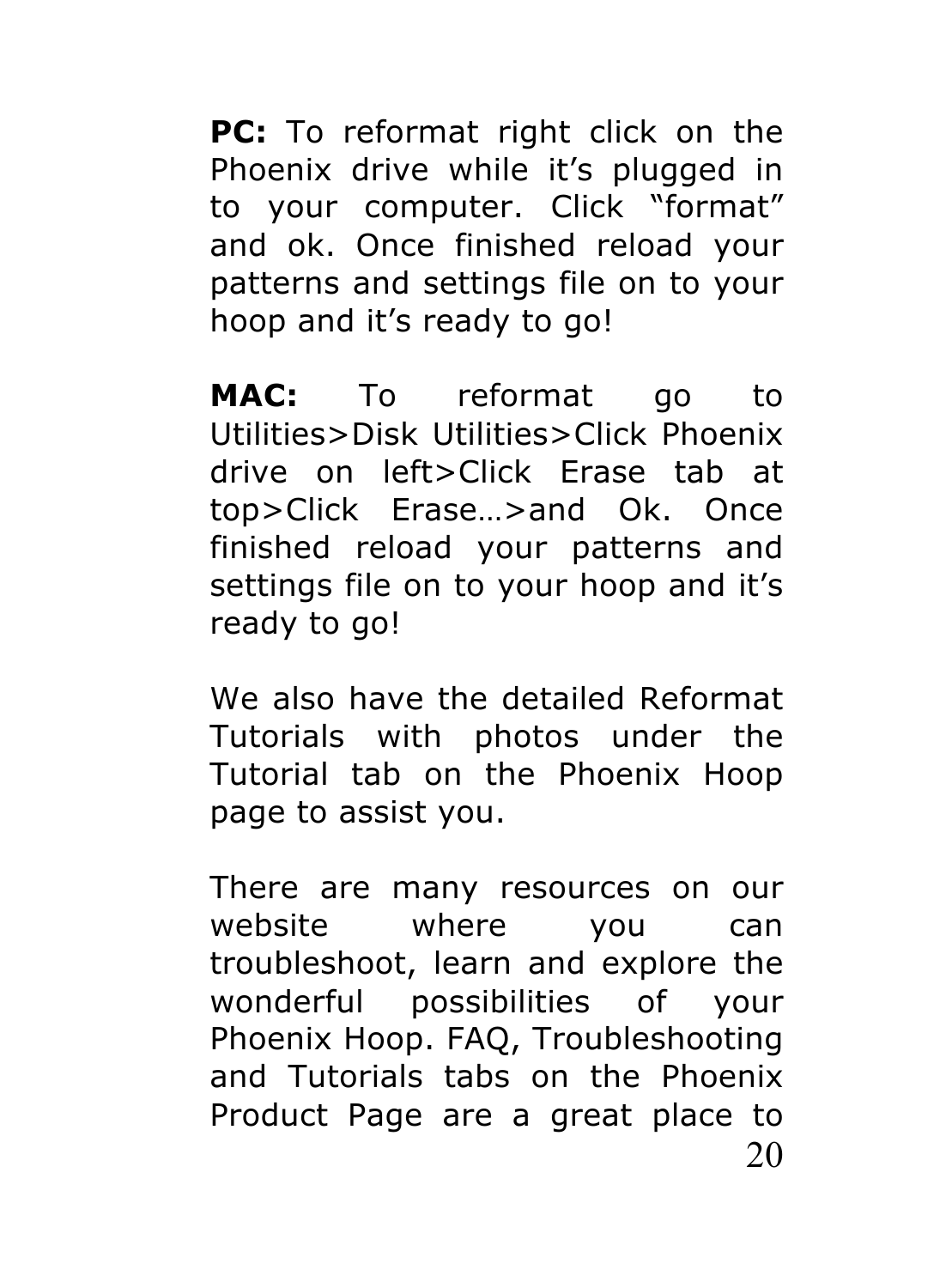start your journey. We also have a community forum on our website where you can post questions and topics and view threads. And remember, the hoop is your oyster. Once you learn the workings of it, you can control and guide it in any way you want.

Join us in a private Facebook group called **PHOENIX HOOP STARS**. It's a hub for news, updates, special offers and community support.

If the website does not answer your questions, you can reach our support team at support@spinfx.com.

## **APP CONTROL**

The SpinFX App is available for Android and can be found in the Google Play Store as "SpinFX Remote 2016" The App has the ability to view the remote functions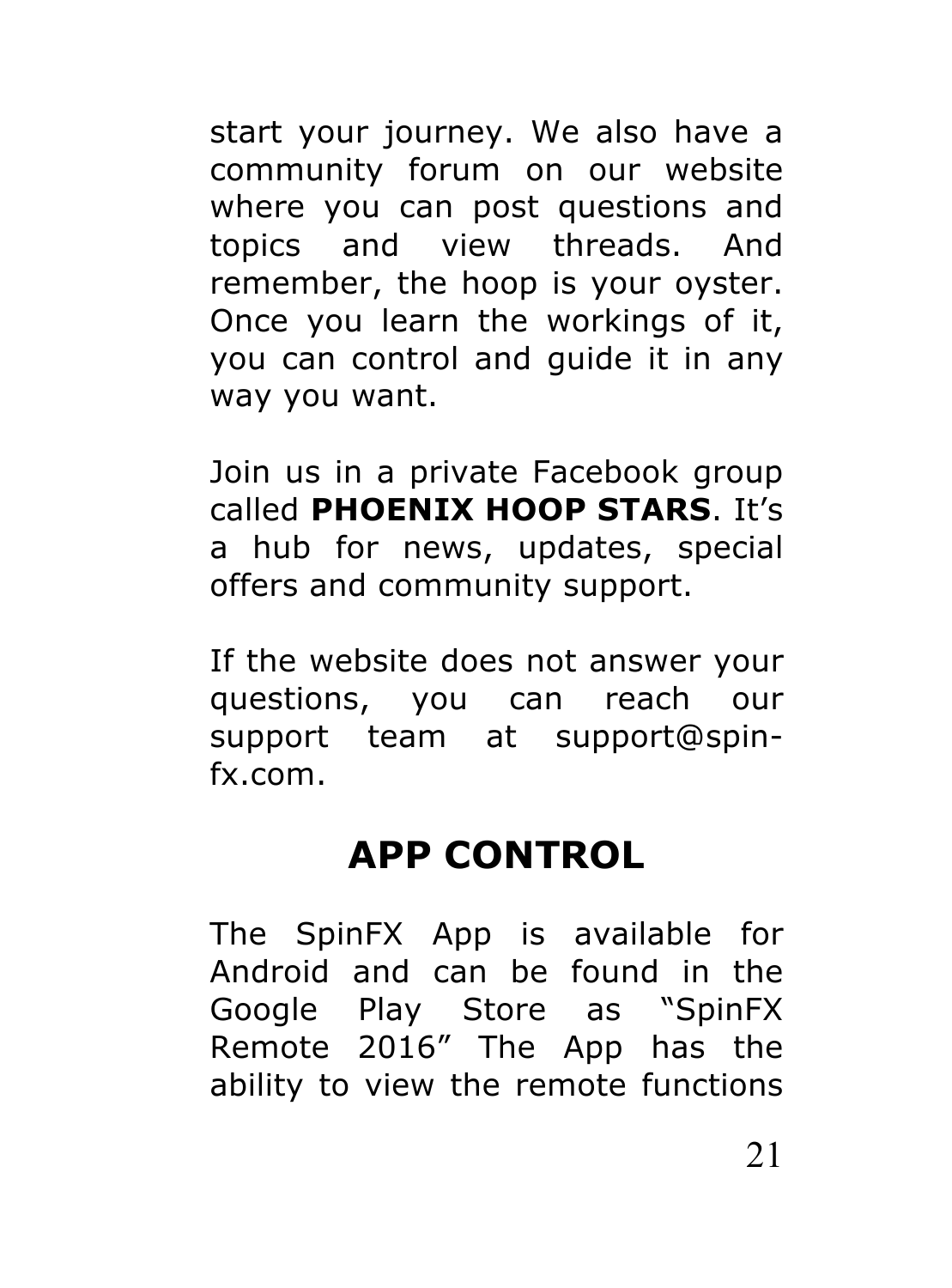such as changing patterns, folders, hoop modes and brightness.

\*For complete details, please watch our *App Tutorial* Video located on our website www.spin-fx.com.

## **WARRANTY**

SpinFX offers a one-year warranty on its hoops internal electronics. Batteries have a 6-month warranty due to the nature of lithium-ion batteries. This excludes the hoop being smashed into things, water and fire damage. Tubing is not covered under warranty due to the nature of hooping. We will, however, replace it for a reasonable fee.

LED hoops are filled with sensitive components that sometimes may be damaged or worn. We have worked hard with years of testing to build an extremely durable and reliable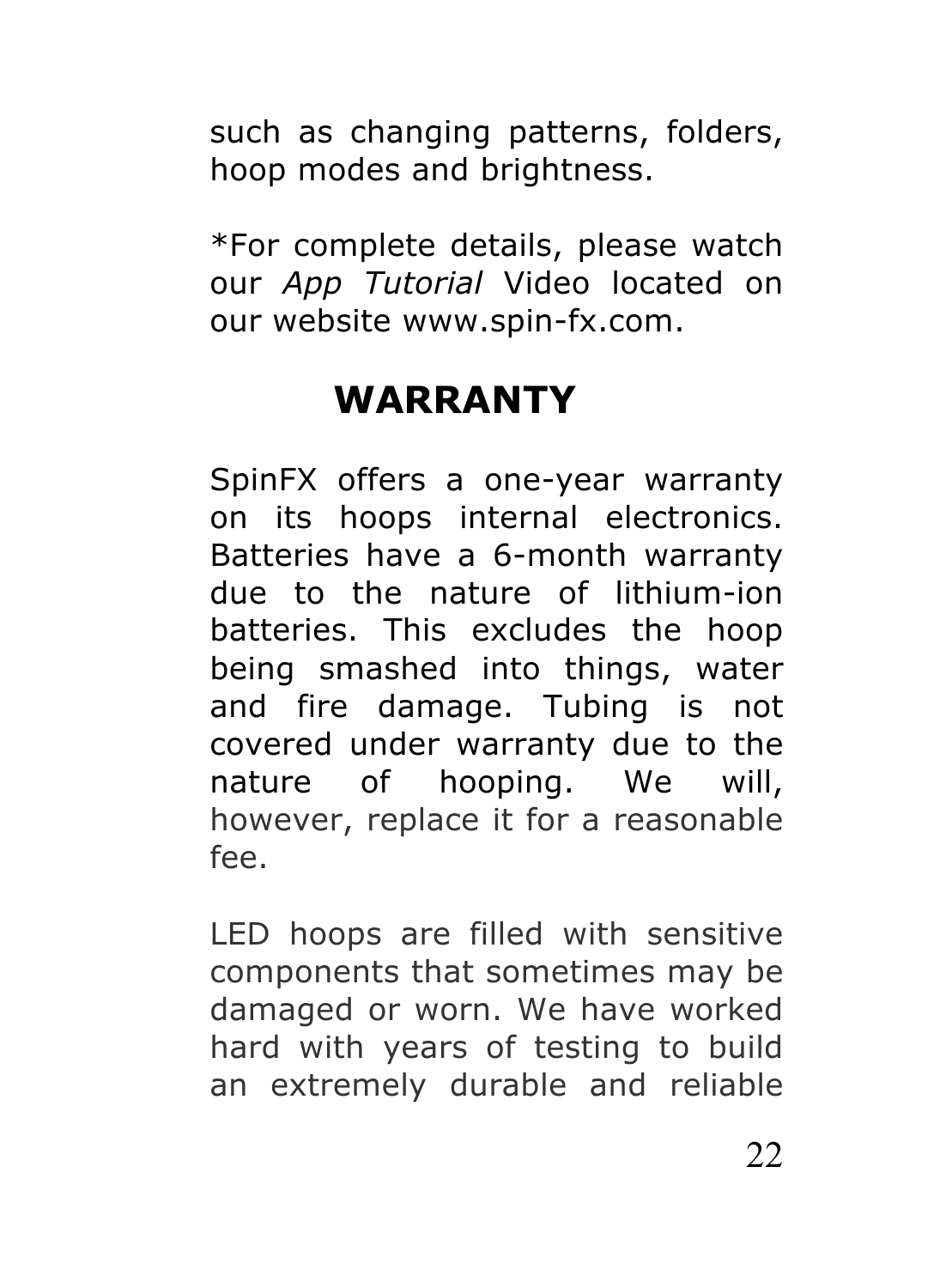hoop for our customers. Please note that it is the responsibility of the user to take care of their hoop.

## **SERVICE**

For questions, repairs, warranty, troubleshooting, tubing replacement and other service issues, please fill out the *Service Request Form* on our website at www.spinfx.com/service-request.

## **BATTERY SAFETY & WARNINGS**

- To promote the safe use of remote-controlled devices that contain rechargeable lithium-ion batteries, we recommend the following:
- Do not leave the hoop unattended while charging it.
- Battery charging should be done by adults.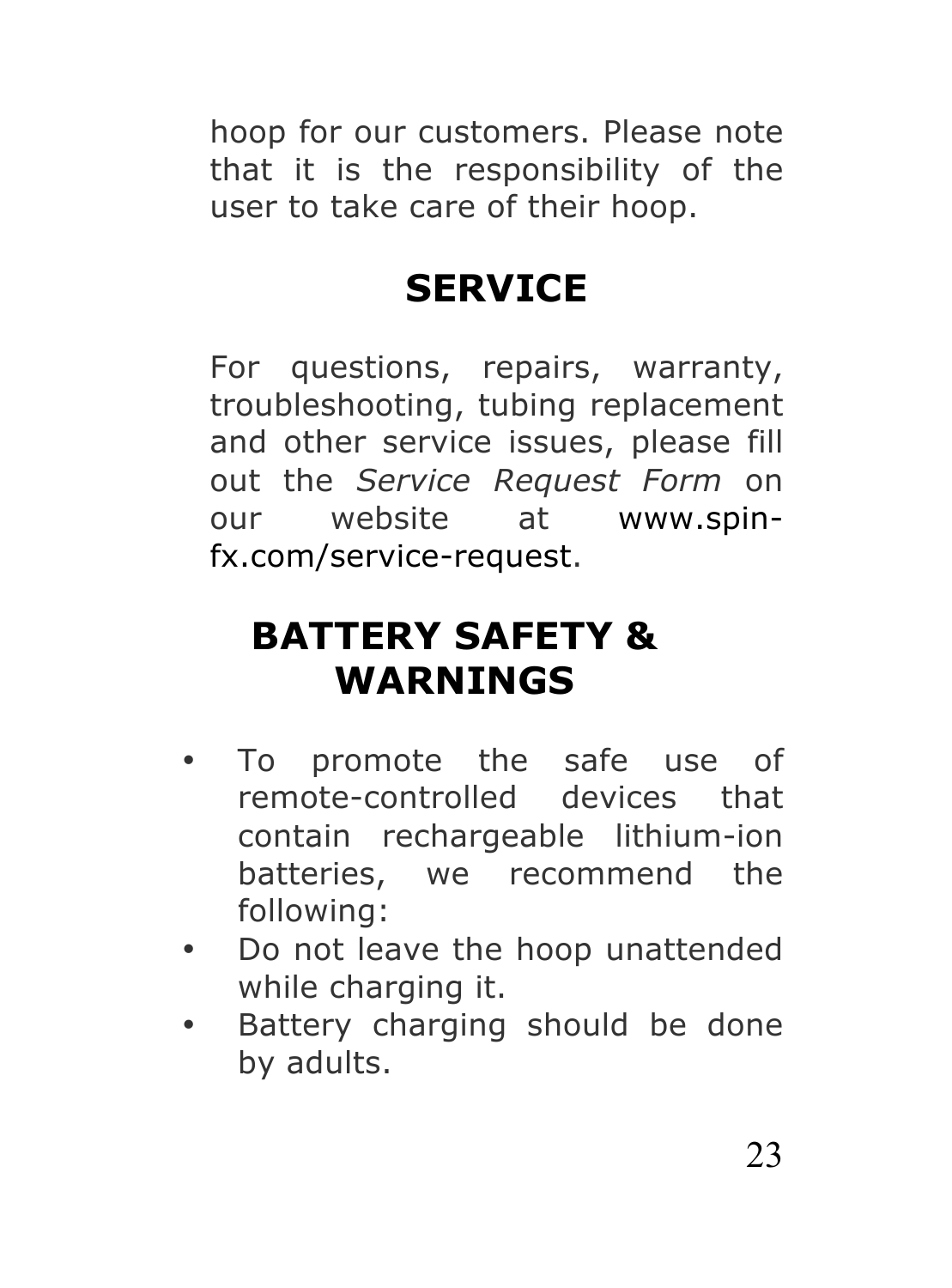- Charge the hoop on a nonflammable surface and keep it away from flammable items.
- Unplug the hoop from charger when battery is charged.
- Disconnect wall chargers from outlets while not in use.
- If the hoop has been damaged, immediately stop use, unplug, and safely move the hoop away from flammable materials.
- Follow SpinFX instructions for charging the hoop.

# **DISCLAIMER**

This product has the potential for injuries. By purchasing, ordering and or using the product or any products from SpinFX, Inc. or its affiliates and partners, you and (or related users) are responsible for any risks, injury or damage. You release SpinFX, Inc. and affiliates, employees, and partners from any responsibility or liability for any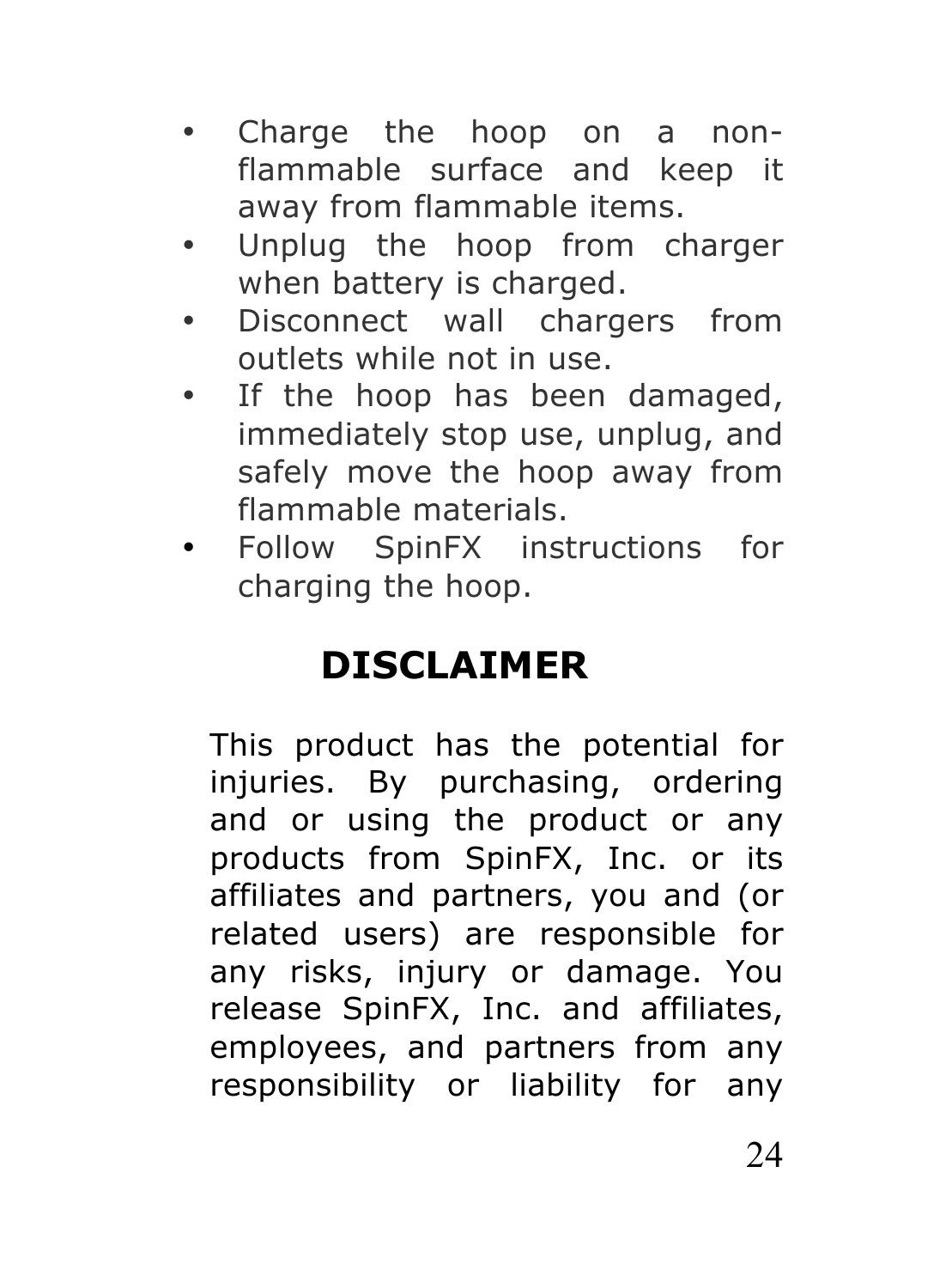injury, accident or death caused by any of its products whether directly or indirectly. It is the responsibility of the individual user to take the necessary precautions to minimize hazards. Using this equipment states that you fully accept these terms and conditions and that you are accepting full and unconditional responsibility for any and all consequences caused.

## **MOST IMPORTANT**

The Phoenix Hoop is a powerful medium to express your creativity, inspire others around you and feel fulfillment within. It is the intention and mission of SpinFX to support your unique hoop journey. We encourage you to share your story, experiences, photos, videos and custom patterns with the community in the *Phoenix Hoop Stars* group on Facebook. We look forward to meeting you there!